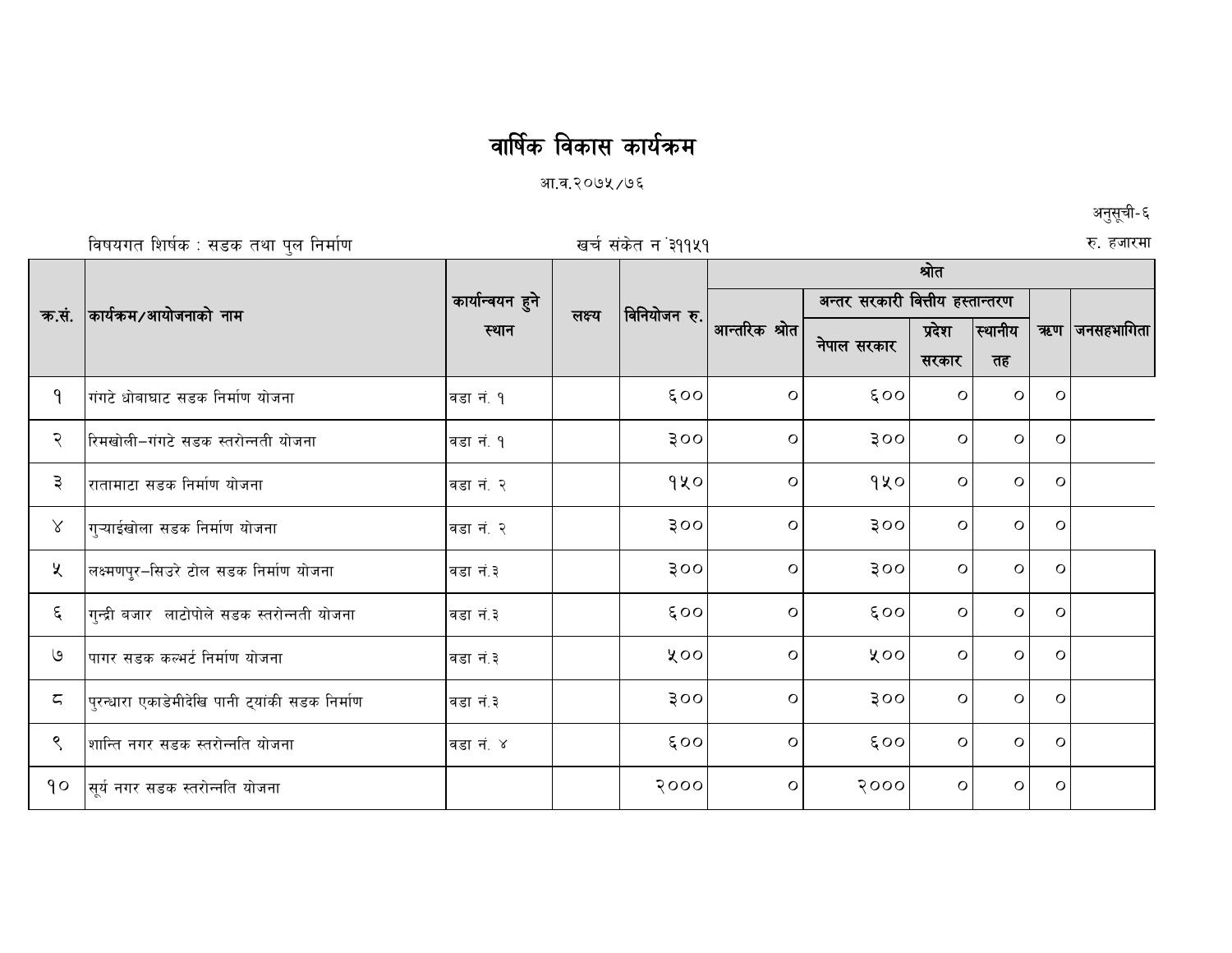| 99       | चन्द्र नगर सडक स्तरोन्नति योजना        | वडा नं. ४ | $X$ 00 | $\circ$ | $X$ 00 | $\circ$      | $\circ$ | $\circ$ |  |
|----------|----------------------------------------|-----------|--------|---------|--------|--------------|---------|---------|--|
| १२       | विद्या नगर सडक स्तरोन्नति योजना        | वडा नं. ४ | ५००    | $\circ$ | ५००    | $\circ$      | $\circ$ | $\circ$ |  |
| १३       | रबड सडक स्तरोन्नति योजना               | वडा नं. ४ | $X$ 00 | O       | $X$ 00 | $\circ$      | $\circ$ | $\circ$ |  |
| $\delta$ | दुर्गा टोल सडक स्तरोन्नति योजना        | वडा नं. ४ | 300    | $\circ$ | 300    | $\circ$      | $\circ$ | $\circ$ |  |
| 9 k      | आरामकोट सडक स्तरोन्नति योजना           | वडा नं. ४ | $X$ 00 | $\circ$ | $X$ 00 | $\circ$      | $\circ$ | $\circ$ |  |
| १६       | रातेकुलो धागेछहरा सडक स्तरोन्नति योजना | वडा नं. ४ | 500    | $\circ$ | 500    | $\circ$      | $\circ$ | $\circ$ |  |
| و) ا     | आदर्शनगर सडक स्तरोन्नति योजना          | वडा नं. ४ | २००    | $\circ$ | २००    | $\circ$      | $\circ$ | $\circ$ |  |
| 95       | पदमपुर शिबनगर सडक स्तरोन्नती योजना     | वडा नं ५  | 9000   | $\circ$ | 9000   | $\circ$      | $\circ$ | $\circ$ |  |
| १९       | भृकुटी नगर-खिलतपुर सडक निर्माण योजना   | वडा नं ५  | ५००    | $\circ$ | ५००    | $\circ$      | $\circ$ | $\circ$ |  |
| २०       | मदनचोक सडक नाला निर्माण योजना          | वडा नं ५  | ७००    | $\circ$ | ७००    | $\circ$      | $\circ$ | $\circ$ |  |
| २१       | सिमगैरा सडक स्तरोन्नती योजना           | वडा नं ५  | ५००    | $\circ$ | ५००    | $\circ$      | $\circ$ | $\circ$ |  |
| २२       | पदमपुर सडक कल्भर्ट निर्माण योजना       | वडा नं ५  | 300    | $\circ$ | 300    | $\circ$      | $\circ$ | $\circ$ |  |
| २३       | आनन्दनगर सडक निर्माण योजना             | वडा नं ५  | २००    | $\circ$ | २००    | $\mathsf{o}$ | $\circ$ | $\circ$ |  |
| २४       | भम्केलडाँडा सडक स्तरोन्नती योजना       | वडा नं ५  | १५०    | $\circ$ | १५०    | $\circ$      | $\circ$ | $\circ$ |  |
| २५       | प्रकृतीनगर सडक नाला निर्माण योजना      | वडा नं ५  | २००    | $\circ$ | २००    | $\circ$      | $\circ$ | $\circ$ |  |
| २६       | राताडाँडा सडक स्तरोन्नती योजना         | वडा नं ५  | 300    | $\circ$ | 300    | $\circ$      | $\circ$ | $\circ$ |  |
|          |                                        |           |        |         |        |              |         |         |  |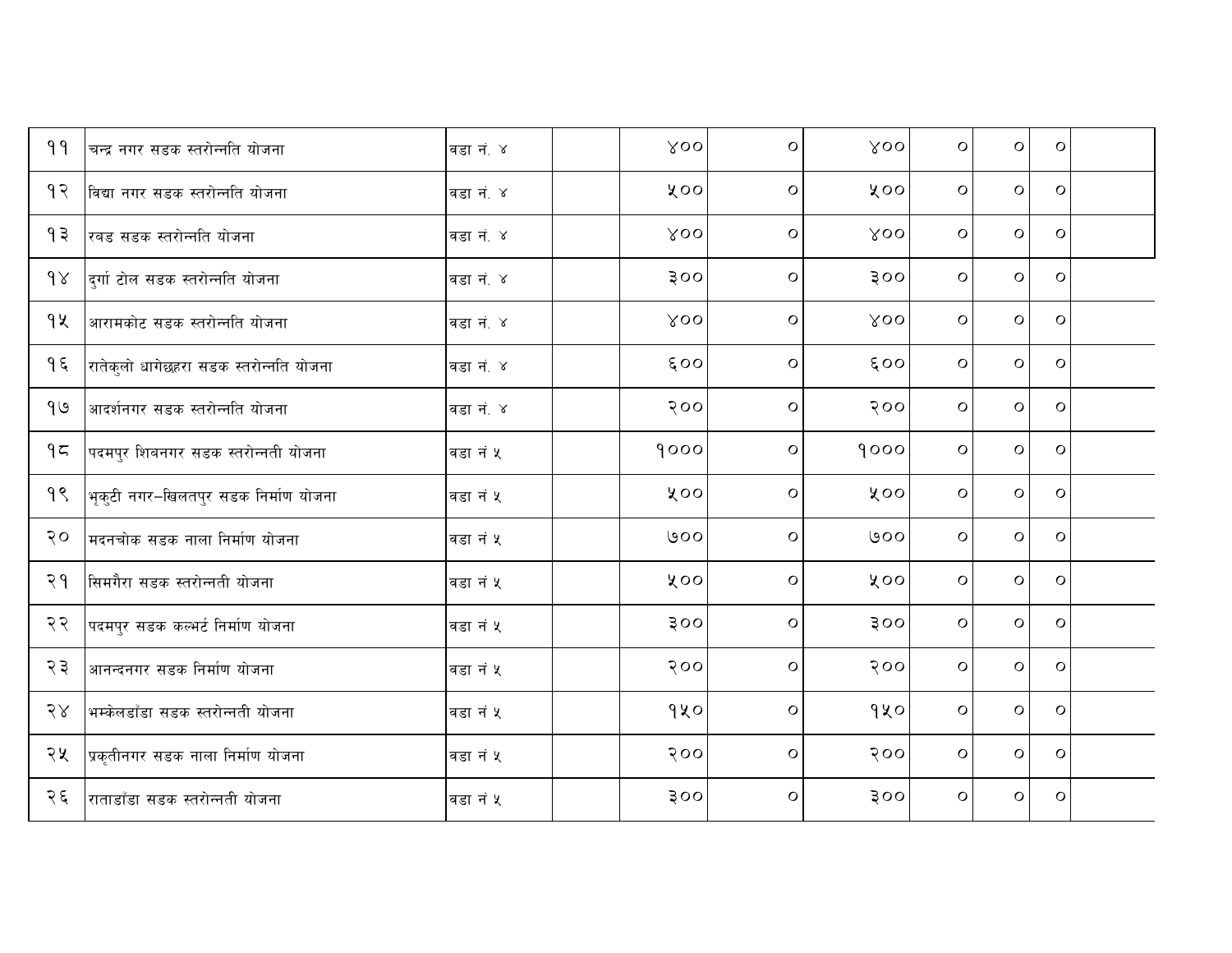| २७                          | पंचकुले सडक कल्भर्ट निर्माण योजना              | वडा नं. ६     | 300    | $\circ$ | 300    | $\circ$      | $\circ$        | $\circ$     |  |
|-----------------------------|------------------------------------------------|---------------|--------|---------|--------|--------------|----------------|-------------|--|
| २८                          | बिलघारी सडक स्तरोन्नती योजना                   | वडा नं. ६     | ७००    | $\circ$ | ७००    | $\circ$      | $\circ$        | $\circ$     |  |
| २९                          | हापुरे चोक भित्री खिलतपुर सडक स्तरोन्नति योजना | वडा नं. ६     | २५०    | $\circ$ | २५०    | $\Omega$     | 0              | $\Omega$    |  |
| ३०                          | पश्चिम चौपारी सडक निर्माण योजना                | वडा नं. ६     | gyo    | $\circ$ | gyo    | $\mathbf{0}$ | 0              | 0           |  |
| ३१                          | कुटकुइया बेलभार सडक निर्माण योजना              | वडा नं. ६     | gyo    | $\circ$ | 920    | $\Omega$     | 0              | $\Omega$    |  |
| ३२                          | खिलतपुर प्रगन्ना कल्भर्ट निर्माण योजना         | वडा नं. ६     | $X$ 00 | $\circ$ | $X$ 00 | $\Omega$     | $\Omega$       | $\Omega$    |  |
| ३३                          | खैरेनी सडक कल्भर्ट निर्माण योजना               | वडा नं. ६     | 920    | $\circ$ | 9x0    | $\Omega$     | $\Omega$       | $\Omega$    |  |
| 38                          | बगीया–च्याटीखोला सडक स्तरोन्नति योजना          | वडा नं. ६     | gyo    | $\circ$ | gyo    | $\mathbf 0$  | $\mathbf 0$    | $\mathbf 0$ |  |
| ३५                          | कारगजेरी ओदाले सडक स्तरोन्नती योजना            | वडा नं. ७     | ५००    | $\circ$ | ५००    | $\Omega$     | 0              | $\Omega$    |  |
| ३६                          | गौरीडाँडा खल्यान सडक स्तरोन्नती योजना          | वडा नं. ७     | २५०    | $\circ$ | २५०    | $\mathbf 0$  | 0              | $\Omega$    |  |
| ३७                          | मैनवाडाँडा सडक निर्माण योजना                   | वडा नं. ७     | २००    | $\circ$ | २००    | $\Omega$     | $\Omega$       | $\Omega$    |  |
| ३८                          | सिमलकुना सडक स्तरोन्नती योजना                  | वडा नं. ७     | २००    | $\circ$ | २००    | $\mathbf 0$  | $\overline{0}$ | $\mathbf 0$ |  |
| ३९                          | दिउती मन्दिर कल्भर्ट निर्माण योजना             | वडा नं. ७     | gyo    | $\circ$ | 920    | $\Omega$     | 0              | $\Omega$    |  |
| δo                          | मुस्लिम बस्ती कल्चर्ट तथा सडक निर्माण योजना    | वडा नं. ७     | 900    | $\circ$ | 900    | $\Omega$     | 0              | $\Omega$    |  |
| 88                          | मनमोहन चक्रपथ स्तरोन्नति योजना                 | बबई २,५ र ७   | 3000   | $\circ$ | 3000   | $\Omega$     | $\Omega$       | $\Omega$    |  |
| 85                          | पुरन्धारा ( जिला सडक स्तरोन्नति योजना          | बबई १         | २०००   | $\circ$ | २०००   | $\Omega$     | 0              | $\Omega$    |  |
| Χ3                          | बबई मार्ग स्तरोन्नति योजना                     | बबई ५         | 9200   | $\circ$ | 9200   | $\Omega$     | 0              | $\Omega$    |  |
| 88                          | सितापुर-खिलतपुर सडक स्तरोन्नति योजना           | बबई २,३,४,५,६ | २५००   | $\circ$ | २५००   | $\mathbf 0$  | 0              | $\Omega$    |  |
| $\times \tilde{\mathsf{x}}$ | खिलतपुर चरकमटिया सडक स्तरोन्नति योजना          | बबई ६ र ७     | 9000   | $\circ$ | 9000   | $\Omega$     | $\Omega$       | $\Omega$    |  |
|                             |                                                |               |        |         |        |              |                |             |  |